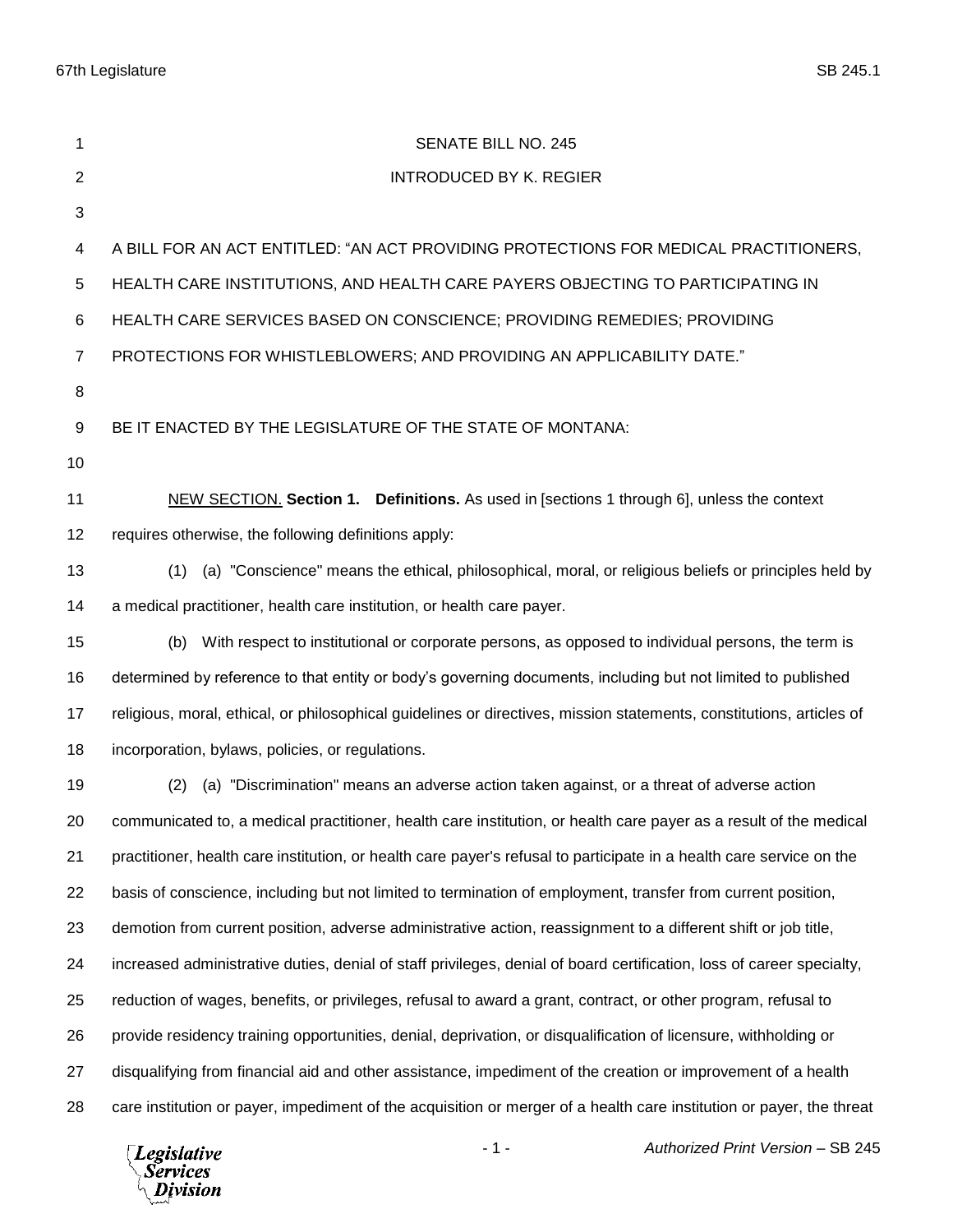of any of the preceding actions, or any other penalty, disciplinary, or retaliatory action, whether executed or threatened.

 (b) The term does not include the negotiation or purchase of insurance by a nongovernment entity. (3) (a) "Health care institution" means a public or private hospital, clinic, medical center, physician organization, professional association, ambulatory surgical center, private physician's office, pharmacy, nursing home, medical school, nursing school, medical training facility, or any other entity or location in which health care services are performed.

 (b) The term includes but is not limited to organizations, corporations, partnerships, associations, agencies, networks, sole proprietorships, or joint ventures.

 (4) "Health care payer" means an employer, health plan, health maintenance organization, insurance company, management services organization, or another entity that pays for or arranges for payment for a health care service, in whole or in part.

 (5) "Health care service" means medical care provided to a patient at any time during the patient's course of treatment, including but not limited to initial examination, testing, diagnosis, referral, dispensing or administration of a drug, medication, or device, psychological therapy or counseling, research, prognosis, therapy, record-making procedures, notes related to treatment, set up, or performance of a surgery or procedure, or any other care or service performed or provided by a medical practitioner.

 (6) (a) "Medical practitioner" means a person who is or may be asked to participate in a health care service.

 (b) The term includes but is not limited to doctors, nurse practitioners, physician assistants, nurses, nurse aides, allied health professionals, medical assistants, hospital employees, clinic employees, nursing home employees, pharmacists, pharmacy technicians and employees, medical school faculty and students, nursing school faculty and students, psychology and counseling faculty and students, medical researchers, laboratory technicians, counselors, social workers, or any other person who facilitates or participates in a health care service.

 (7) "Participate in a health care service" means to provide, perform, assist with, facilitate, refer for, counsel for, advise with regard to, admit for the purposes of providing, or take part in any way in providing a health care service.

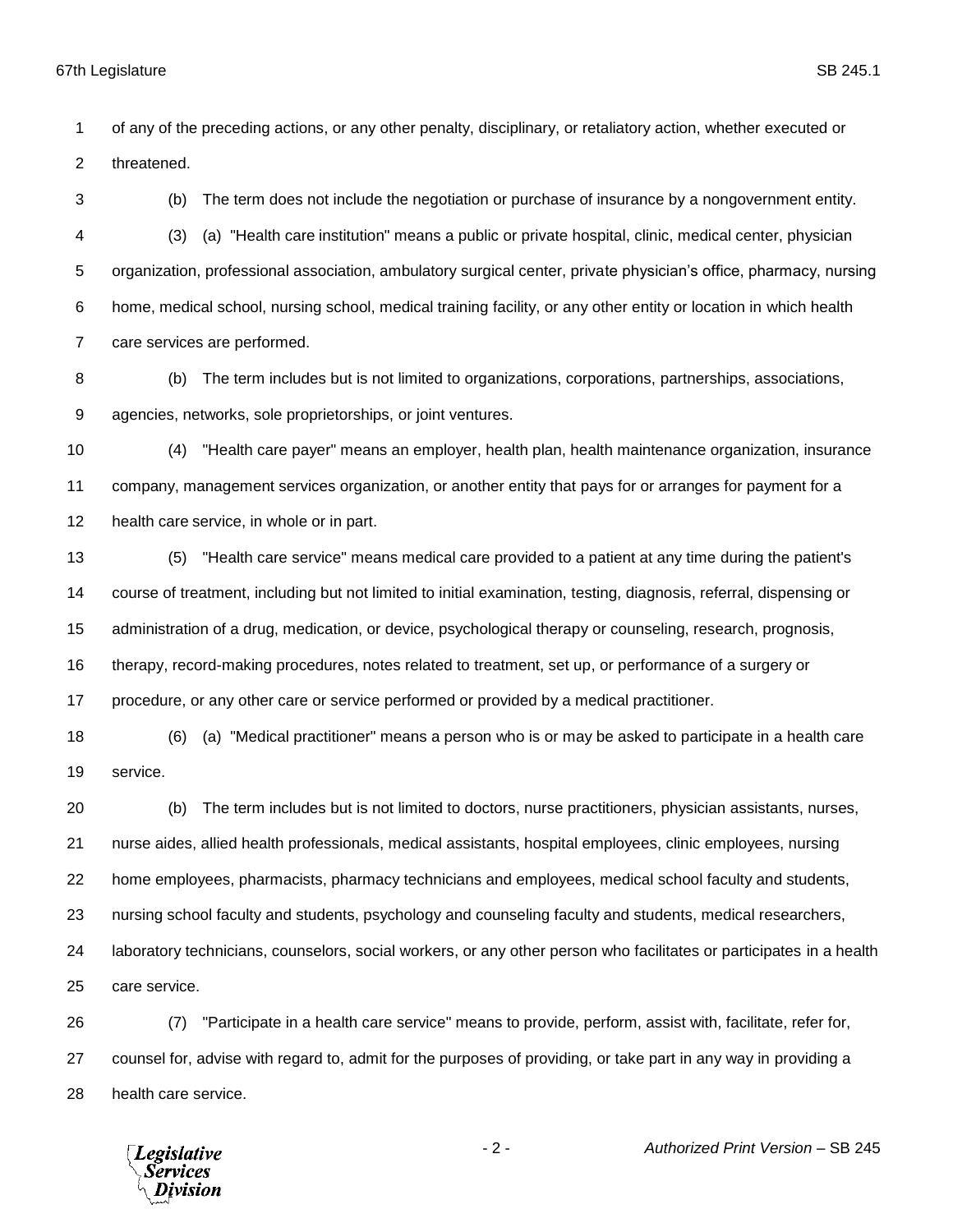(8) "Person" means one or more individuals, partnerships, associations, or corporations.

 NEW SECTION. **Section 2. Right of conscience for health care institutions and health care payers.** (1) No health care institution or health care payer may be required to participate in or pay for a health care service that violates the health care institution or health care payer's conscience, including by permitting the use of its facilities. An insurance company shall list any health care service that it may refuse to pay for on the basis of conscience in the applicable policy.

 (2) Refusal to participate in or pay for a health care service under this section may not give rise to liability of the health care institution or health care payer for damages allegedly arising from the refusal or be the basis for any discrimination, discipline, or other recriminatory action against the health care institution, health care payer, or any personnel, agent, or governing board.

 (3) Nothing in this section may be construed to relieve a health care institution of the requirement to provide emergency medical treatment to all patients set forth in 42 U.S.C. 1395dd or any other federal law governing emergency medical treatments.

 (4) This section is supplemental to and may not be construed as modifying or limiting the rights and remedies provided in Title 50, chapter 5, part 5, and 50-20-111.

 NEW SECTION. **Section 3. Right of conscience for medical practitioners.** (1) A medical practitioner has the right to not participate in a health care service that violates the practitioner's conscience. A health care institution may not be held liable for the exercise of conscience not to participate in a health care service by a medical practitioner employed, contracted, or granted admitting privileges by the health care institution.

 (2) A health care institution may require the exercise of conscience as a basis for not participating in a health care service to be made in writing and signed by the medical practitioner objecting. A writing made under this subsection may refer only generally to the grounds of "conscience".

 (3) A medical practitioner's refusal to participate in a health care service based on an exercise of conscience may not be a consideration with respect to staff privileges of a health care institution or a basis for discrimination, discipline, or other recriminatory action against the practitioner.

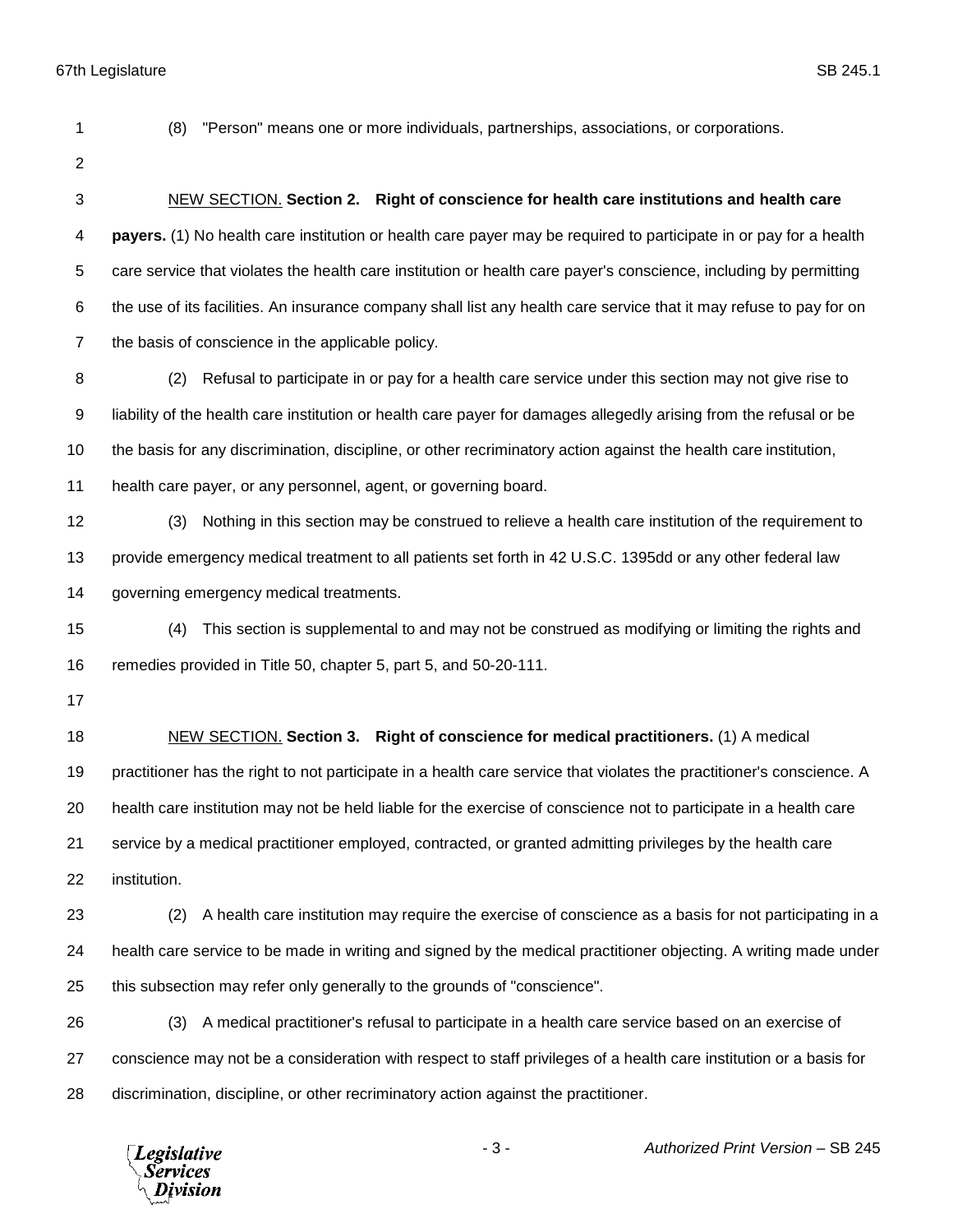67th Legislature SB 245.1

| 1              | A medical practitioner may not be held liable for damages allegedly arising from the exercise of<br>(4)               |
|----------------|-----------------------------------------------------------------------------------------------------------------------|
| $\overline{2}$ | conscience not to participate in a health care service.                                                               |
| 3              | This section is supplemental to and may not be construed as modifying or limiting the rights and<br>(5)               |
| 4              | remedies provided in Title 50, chapter 5, part 5, and 50-20-111.                                                      |
| 5              |                                                                                                                       |
| 6              | NEW SECTION. Section 4. Unlawful to interfere with right of conscience. (1) It is unlawful to                         |
| $\overline{7}$ | interfere or attempt to interfere with the right not to participate in a health care service authorized by this part, |
| 8              | whether by duress, coercion, or any other means.                                                                      |
| 9              | A medical practitioner, health care institution, or health care payer injured by unlawful interference<br>(2)         |
| 10             | with the right not to participate in a health care service is entitled to:                                            |
| 11             | injunctive relief, when appropriate, including but not limited to reinstatement of a medical<br>(a)                   |
| 12             | practitioner to the medical practitioner's previous position, reinstatement of board certification, and relicensure   |
| 13             | of a health care institution or health care payer;                                                                    |
| 14             | monetary damages for injuries suffered; and<br>(b)                                                                    |
| 15             | reasonable costs and attorney fees.<br>(c)                                                                            |
| 16             | (3)<br>This section is supplemental to and may not be construed as modifying or limiting the rights and               |
| 17             | remedies provided in Title 50, chapter 5, part 5, and 50-20-111.                                                      |
| 18             |                                                                                                                       |
| 19             | NEW SECTION. Section 5. Exercise of conscience not grounds for loss of privileges,                                    |
| 20             | immunities, or public benefits. The exercise of conscience not to participate in a health care service by a           |
| 21             | medical practitioner, health care institution, or health care payer may not be grounds for loss of any privileges     |
| 22             | or immunities or for the loss of any public benefits. This section is supplemental to and may not be construed as     |
| 23             | modifying or limiting the rights and remedies provided in Title 50, chapter 5, part 5, and 50-20-111.                 |
| 24             |                                                                                                                       |
| 25             | NEW SECTION. Section 6. Whistleblower protections. (1) A medical practitioner or health care                          |
| 26             | institution may not be discriminated against because the medical practitioner or health care institution:             |
| 27             | provides, causes to be provided, or intends to provide or cause to be provided information relating<br>(a)            |
| 28             | to a suspected violation of [sections 1 through 6] to the medical practitioner or health care institution's employer, |
|                |                                                                                                                       |